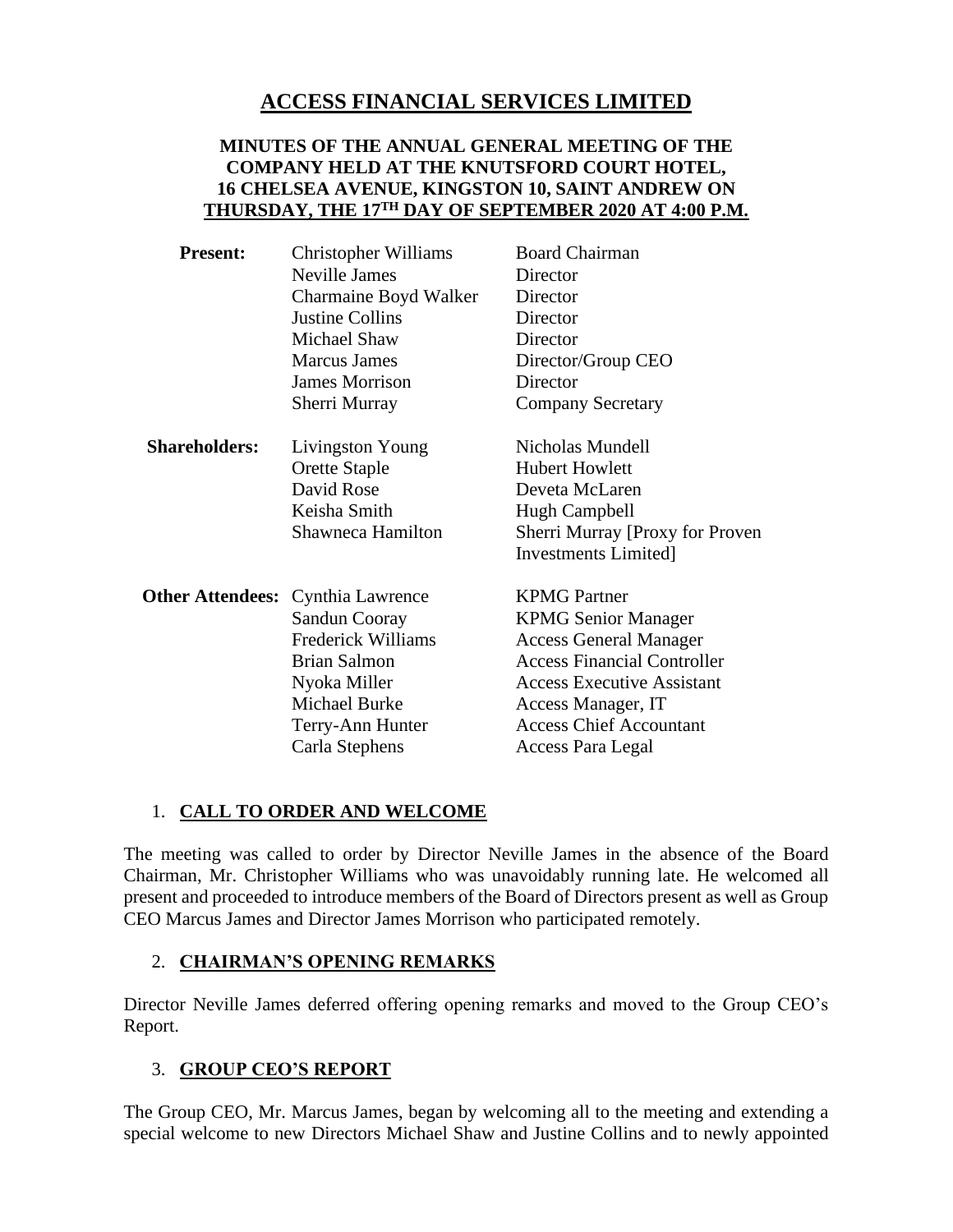members of the Executive Management team, Messrs. Frederick Williams and Brian Salmon. He observed that the meeting was being held under unusual circumstances brought on by the COVID-19 pandemic as evidenced by his own presentation which was being made remotely from Florida where he was currently overseeing the operations of Embassy Loans.

The month of October 2020 was a special one as it marked the 20<sup>th</sup> anniversary of the Company. The pandemic had negatively affected the Group's performance particularly in the last quarter of the financial year. Notwithstanding this, however, the Group achieved Net Profit of \$330M and Comprehensive Income amounting to \$400M. At the same time, the Company moved to ease the burden of its customers by extending a payment moratorium. The Group CEO provided additional details of the Company's performance most notably a growth in the consolidated revenue of \$2.2B, an increase of 31% over 2019. Also noted was net after tax profit of \$330M which although reflecting a 28% drop, represented a 16% return on equity and \$1.20 earnings per share. In spite of the difficulties experienced by the Company due mainly from the pandemic, loans and advances had increased by \$1.06B or 31% over prior year. This result represented 22% for Access and 20% for Embassy Loans. Total Assets for the Group stood at \$5.6B up from \$4.5B in prior year.

In adapting to the challenges brought on by the pandemic, the Company had embarked on a more robust customer focused strategy using technology to conveniently and efficiently deliver its services. This included additional investment in network security and additional methods by which customers could access services by facilitating loan disbursements through direct deposits to their bank accounts and the processing of loan applications via the Company's website. In addition, a new marketing campaign entitled *Experience the power of 'Yes' with Access,* was launched while increased emphasis was placed on staff development with the aim of equipping them to give exceptional customer service.

In the current financial year, the main strategies have been built around protecting shareholder value while standing ready to take advantage of viable opportunities. The top priority within that strategy was growth in revenue and improved profit margins. These would be accomplished by customer retention and acquisitions; delivery of best in class customer service, new products and flexible terms and the use of technology to support awareness of the Company's products and services to drive demand. The Group CEO concluded his presentation by thanking the Board, the Executive Management team and the customers of the Access Financial Group. Access, he said, had been built over the past 20 years on a strong foundation and he looked forward to strengthening the pillars of leadership and good governance, creating new product offerings, value added services and an environment to ensure the long term viability of the Group for all shareholders.

## 4. **QUESTIONS FROM THE GROUP CEO'S REPORT**

On completion of the Group CEO's Report, Director Neville James invited questions from the floor.

**Executive Shareholder Orette Staple** after congratulating the Executive Management team for the financial results observed that there was no evidence of Board Evaluation despite several requests in the past for this to be included as part of the annual report to the shareholders. He again requested that this be implemented in the future and then proceeded to question the reason for the restatement of the 2019 financials as appeared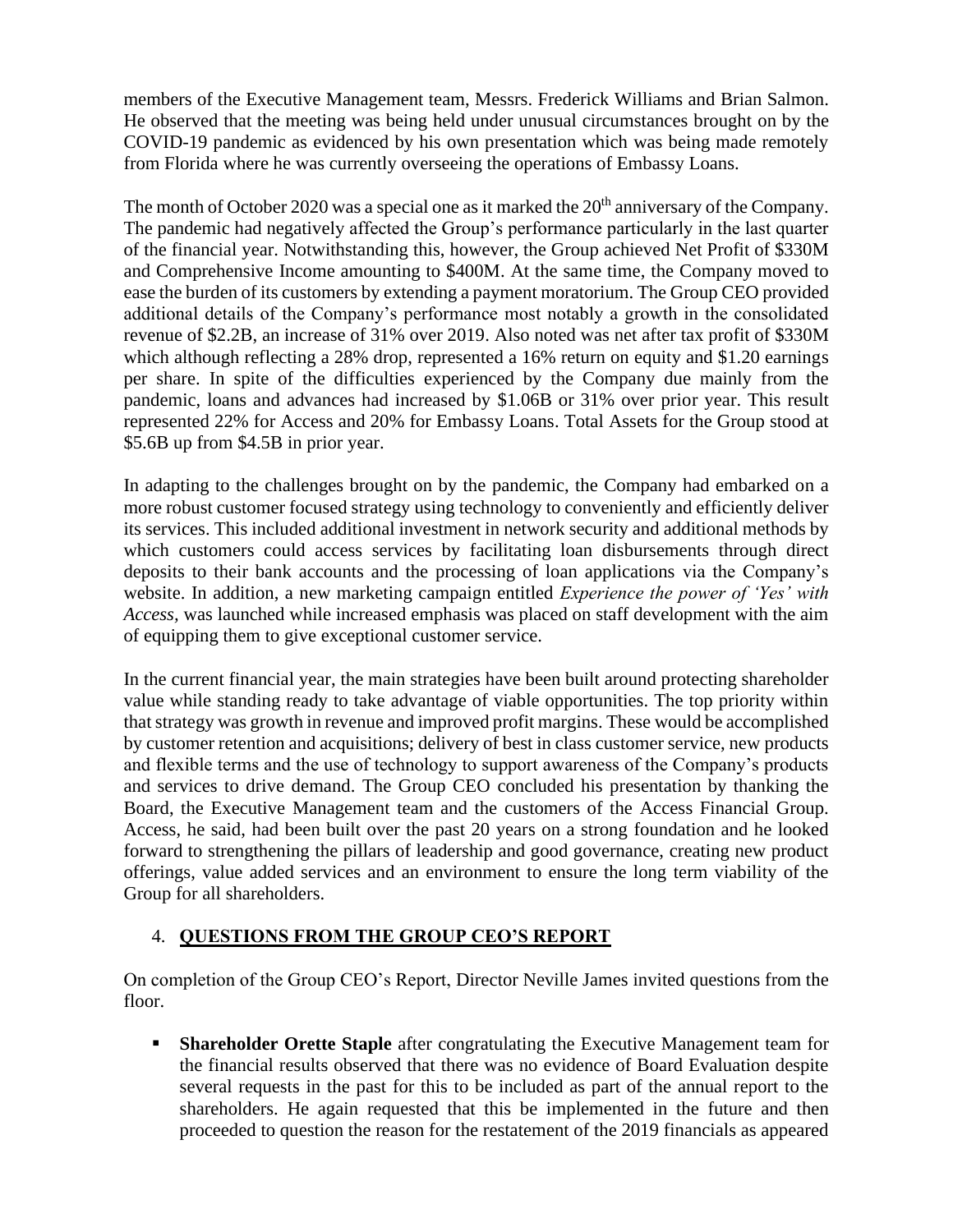on page 44 of the Financial Statements. The Group CEO explained that differences between the General Ledger (GL) and the subledger had been discovered which necessitated the restatement of balances. Mr. Staple asked for an assurance that this would never be allowed to happen again to which Mr. James complied stating that a number of measures had since been put in place including increased oversight by the Audit and Risk Committee to ensure a non-recurrence.

Mr. Staple also cited increases in expenses for which he requested an explanation. The Group CEO explained that having acquired Embassy Loans in December 2018, the financials for 2019 reflected only three and a half months of revenue and expenses including Embassy Loans. On the other hand, the 2020 financials reflected a full 12 month for Embassy Loans which included salary expenses and loan write-offs. Before resuming his seat, Mr. Staple expressed the view that borrowers should not be allowed to use the difficulties caused by the COVID-19 pandemic to renege on their loan repayment responsibilities. He was adamant that the Company should put in place strategies to ensure that borrowers repay what was lent to them.

- **Shareholder Livingston Young** spoke to both the size of the allowance for credit losses in the financials as well as the US dollar currency risk. He was told that delinquency on US dollar loans for Embassy Loans was 7.9% compared to that of 12% for Access. In both cases these percentages represented the impact of business closures.
- In response to a question posed, the Group CEO stated that while an APO was something to be considered, it was not an issue on the table at this time.

## 5. **ASSUMPTION OF THE CHAIR BY THE BOARD CHAIRMAN**

Director Christopher Williams assumed the chair for the rest of the meeting. He congratulated the Executive Management and the entire team of Access for the work they had done to stabilize and maintain the operations of the Company, while adjusting to condition in both Jamaica and Florida, as well as for driving growth during this period. He also welcomed the two new Directors Michael Shaw and Justine Collins. At the same time, he urged shareholders not to panic in the face of the challenges and assured them that the Board had devised strategies to ensure the Group's survival. Access had cash on hand and the loan portfolio was performing well. The aim was to get back results to the level of 2019 and before, with the application of technology, aggressive marketing and the launching of new products.

#### 6. **AUDITORS REPORT**

The Report of the external auditors was presented and read by KPMG's representative, Ms. Cynthia Lawrence.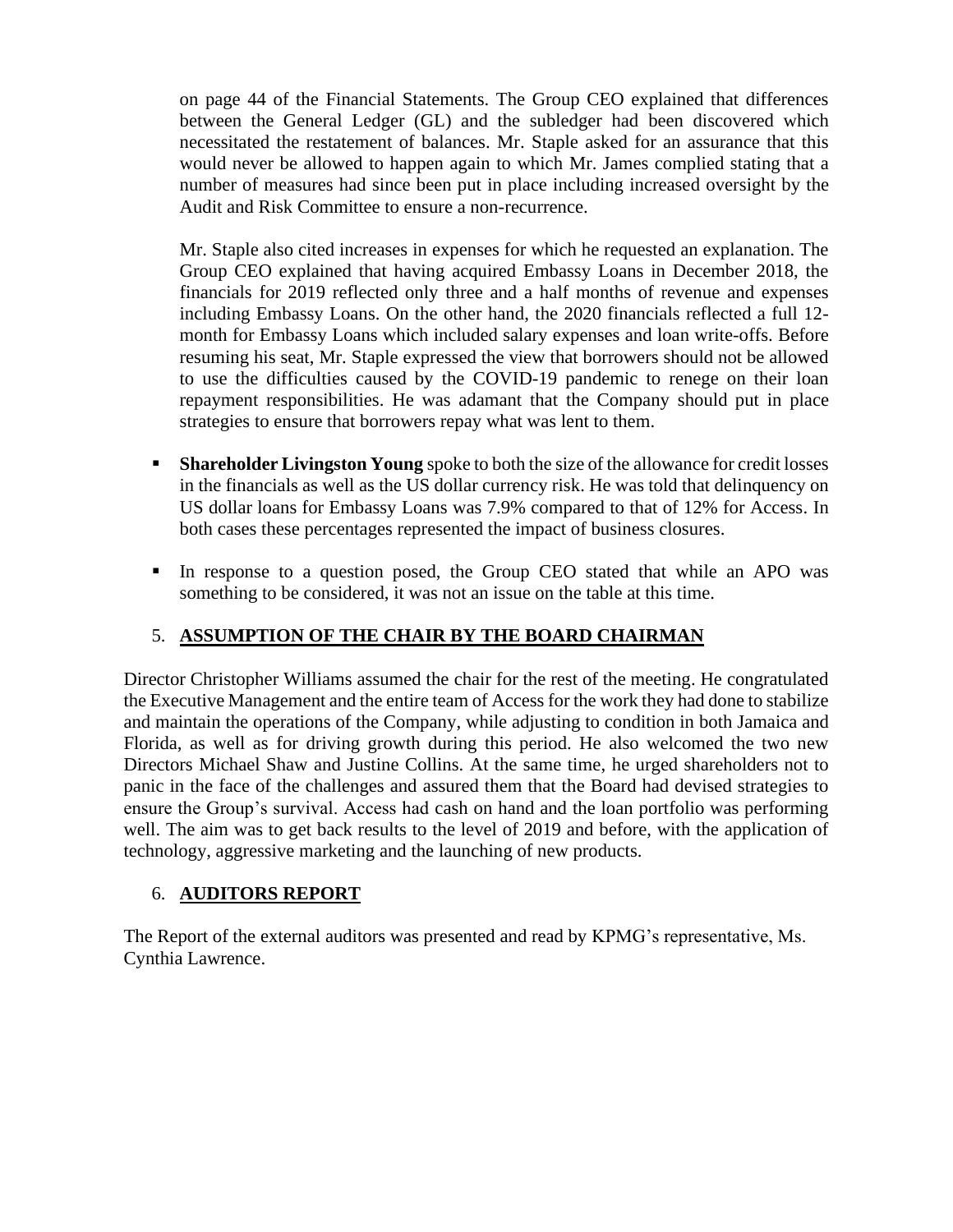#### 7. **RESOLUTIONS**

The following resolutions were put to the meeting:

#### **Resolution No. 1 – Directors and Auditors Reports, and Audited Financial Statements**

THAT the Reports of the Directors and Auditors and the Audited Financial Statements of the Company for the year ended March 31, 2020, be and are hereby received.

Shareholder David Rose moved the motion which was seconded by Shareholder Orette Staple. The resolution was carried unanimously.

#### **Resolution No. 2 – Dividend Payment**

THAT on the recommendation of the Directors, the interim dividends paid by the Company on August 29 and November 28, 2019, and February 28, 2020 be and are hereby declared as final for the 2020 financial year.

Shareholder David Rose moved the motion which was seconded by Shareholder Hubert Howlett. The resolution was declared carried unanimously.

#### **Resolution No. 3 – Re-election of Directors**

Mr. Christopher Williams, Mrs. Charmaine Boyd Walker and Mr. Rex James retired by rotation pursuant to Article 97 of the Company's Articles of Incorporation. The former Board Chairman, Mr. Rex James, had resigned from the Board of Directors on June 19, 2020 and in accordance with Article 93 of the Company's Articles, Ms. Justine Collins and Mr. Michael Shaw were appointed on the same date. Mr. Christopher Williams, being a Shareholder Director, had been re-appointed by Proven Investments Limited pursuant to Article 99.

> (a) **THAT** being eligible, Mrs. Charmaine Boyd Walker be re-elected a Director of the Company.

The above resolution was moved and seconded by Shareholder Livingston Young and David Rose and carried unanimously.

> (b) **THAT** being eligible, Ms. Justine Collins be elected a Director of the Company until the next annual general meeting at which she will retire but shall be eligible for re-election.

The above resolution was moved and seconded by Shareholder Livingston Young and David Rose and carried unanimously.

> (c) **THAT** being eligible, Mr. Michael Shaw be elected a Director of the Company until the next annual general meeting at which he will retire but shall be eligible for re-election.